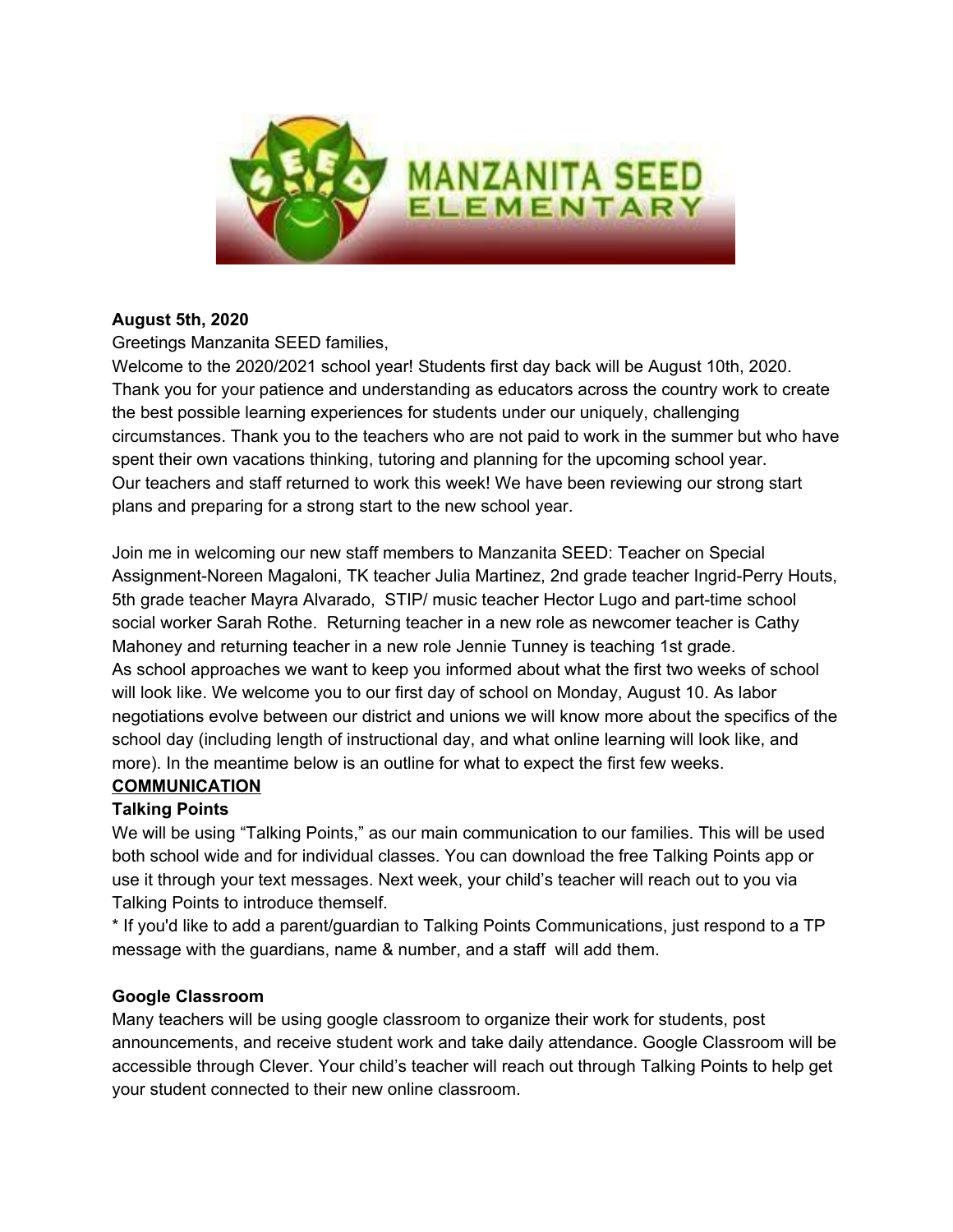### **SeeSaw**

In addition to google classroom, TK-2nd grade classes will be using the platform SeeSaw for students to access their work. SeeSaw will allow students to send their teachers work in a format that is accessible for younger students.

## **FIRST TWO WEEKS OF SCHOOL**

The first two weeks will be focused on supporting our students and families to get adjusted to distance learning.

### **Technology Distribution**

SEED is committed to making sure that all students have a Chromebook and internet access so they can fully engage in distance learning. OUSD has asked families that have the means to purchase a device for their child, please do so. The survey below will allow OUSD families that qualify for free and reduced lunch to receive free computers and no cost internet. If you currently do not own a computer or have internet at home, please fill out the survey completely, one survey per family. You will be prompted to enter your student's ID and their school email address, you can find this information in your Aeries Parent Portal Account. If the only computer you have is one you received from the school, you should fill out this survey so that you can return the school computer and have one to keep at home. Please fill out this survey as soon as possible as there are limited technology resources available. <http://undivided.techexchange.org/>

If you do not qualify for free/reduced lunch, but do not have computers/internet at home, please fill it out also, and there is a likelihood we will be able to get you a free computer and no cost internet as well.

### **Attendance and registration**

This year teachers will be taking daily attendance to track students engagement in distance learning. This is required for all California students, per state law (AB 77/SB 98). Examples of "engaging/participating in distance learning" are logging into a live on-line class, logging into google classroom, platforms or apps, responding to an email, text (to the teacher of record), or completing an assignment for the day.

If you have not done so already, **please create your Aeries Parent Portal Account and complete your student registration.**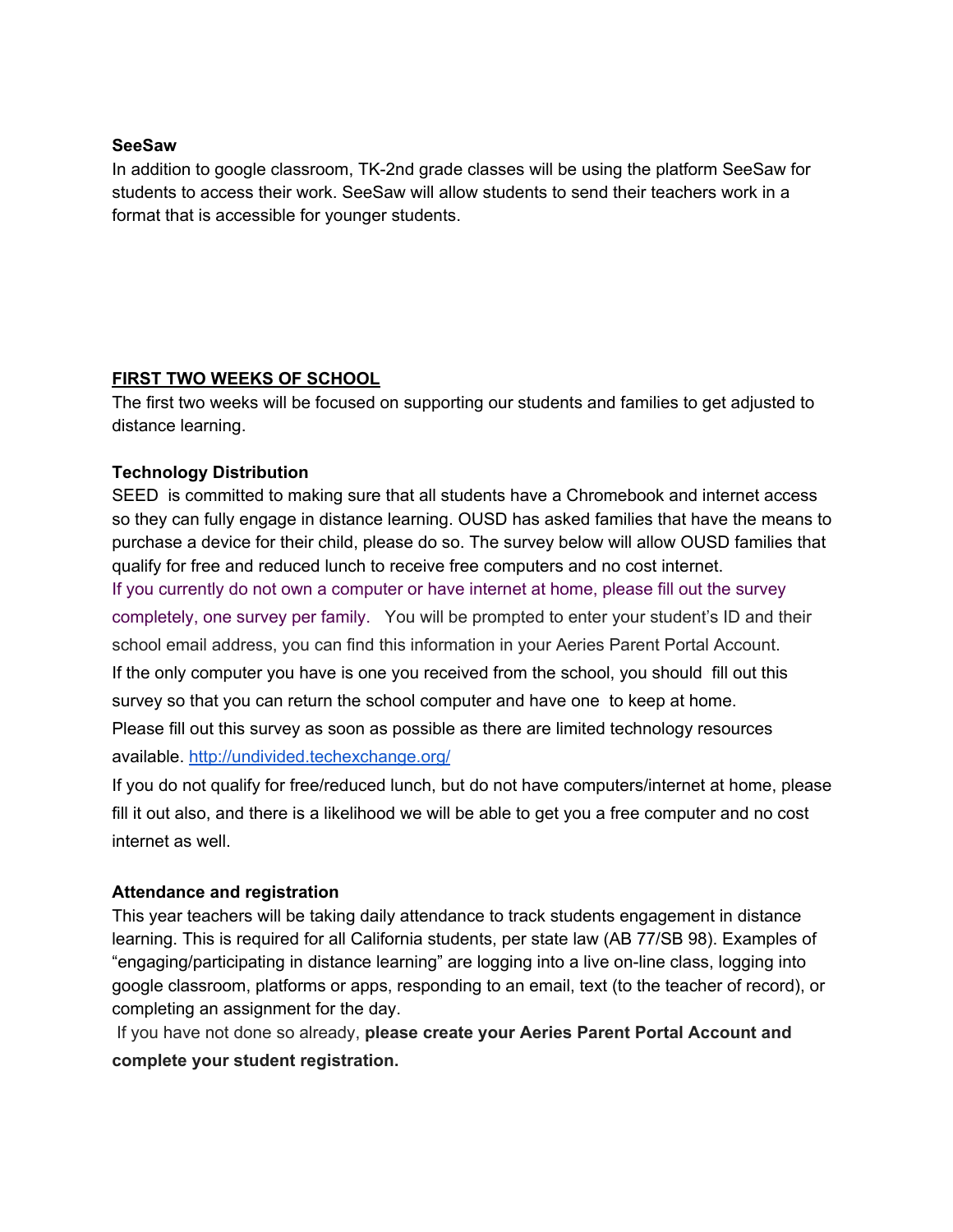### **Virtual Home Visits**

Teachers will be making one-on-one contact with each family from their classroom during the first two weeks of school. These "home visits" will either happen virtually or in a socially distant way, depending on the comfort level of all parties involved. This will be an opportunity to discuss your student's strengths, challenges during distance learning and your concerns/questions around distance learning. Teachers will also provide a checklist with expectations for their students and parents can use this as a way to support your child during the school day.

### **Morning Meetings**

Starting on Monday, August 10, teachers will be hosting morning meetings. These morning meetings will be a space where students can get to know their new teacher and peers, teachers can set norms around distance learning, and start to create daily routines around the first two weeks of school. We hope all of our students will participate in these meetings especially since it will be our way of creating community for our students and class.

#### **Academics**

Instruction during the first two weeks of school will be varied. Students will be supplied with a variety of work they can do at home, independently, while teachers and families work together creating systems for successful distance learning.

#### **Materials**

In the first two weeks of school, teachers will be in contact with parents regarding plans to pick up materials (notebooks, books, instructional materials, etc).

| Julia Martinez      | <b>TK Teacher</b> | Lang, Diane         | Principal                     |
|---------------------|-------------------|---------------------|-------------------------------|
| Raabe, Vanessa      | Kindergarten      | Gutierrez, Rocio    | <b>Office Manager</b>         |
| Saleski, Natasha    | Kindergarten      | Rodriguez, Irma     | Attendance Specialist         |
| Udovic, Olivia      | Kindergarten      | Noreen Magaloni     | Teacher on Special Assignment |
| Goodie, Deborah     | 1st Grade         |                     |                               |
| Tunney, Jennie      | 1st Grade         | Alvarado, Reyna     | District Psychologist         |
| Tapia, Linda        | 1st Grade         | Armstrong, Delshawn | <b>AAMA</b> coordinator       |
| Perry-Houts, Ingrid | 2nd Grade         | Belmont, Ariel      | Speech Therapist              |
| Hudson, Teri M      | 2nd Grade         | DeSutter, Annie     | FoodCorps Volunteer-garden    |
| Nuñez, Connie       | 2nd Grade         | Davis, Todd         | Library Technician            |

#### **This is the staff roster for:**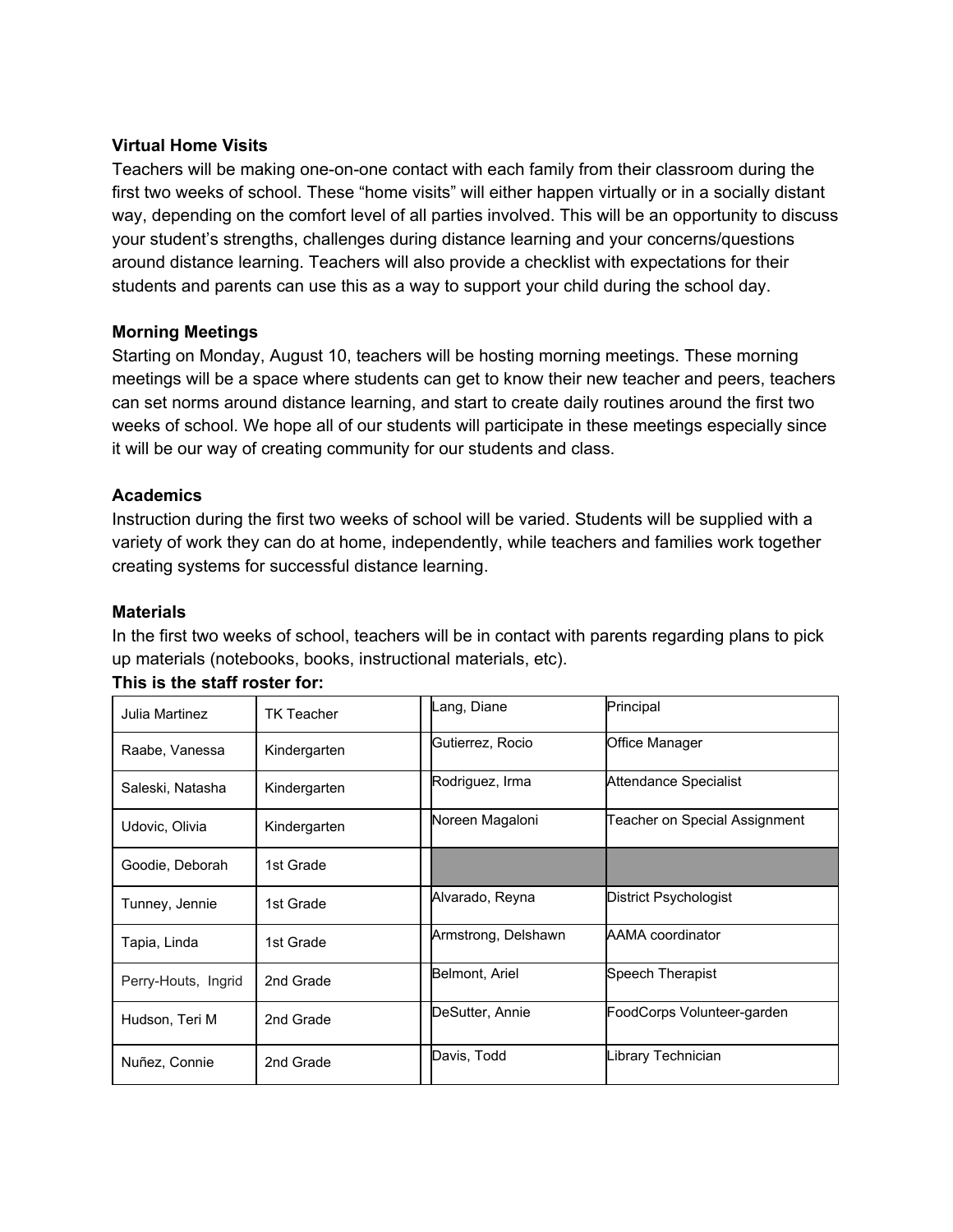| Perrone, Anne     | 3rd Grade                  | Evans, Kim          | Speech Therapist       |
|-------------------|----------------------------|---------------------|------------------------|
| Togami, Linette   | 3rd Grade                  | Vacancy             | Resource Para          |
| Perez, Cristel    | 3rd Grade                  | Gonzalez, Aristides | <b>Yard Supervisor</b> |
| Kupersztoch, Adam | 4th Grade                  | Guerrero, Beatriz   | <b>Head Custodian</b>  |
| Rivas, Morelia    | 4th Grade                  | James, Jeanette     | paraeducator           |
| Alvarado, Mayra   | 5th Grade                  | Jessie lvry         | <b>Strings Teacher</b> |
| Dillon, Kate      | 5th Grade                  | Jim, Kevon          | Recess Coach           |
| Tesfaye, Yeweb    | SDC 3rd-5th                | Jones, Mehetti      | Speech Therapist       |
| Beasley, Andrea   | SDC K-2                    | Lancaster, Luisa    | Counselor              |
| Guerra, Jill      | <b>Mindfulness Teacher</b> | Mahoney, Catherine  | Newcomer Teacher       |
| Waters, Misty     | Family Coordinator         | Lugo, Hector        | STIP/ music teacher    |
|                   |                            | Coben, Molly        | Resource Teacher       |
|                   |                            | Mayfield, Leti      | paraeducator           |
|                   |                            | McKnight, Becca     | <b>TK Tutor</b>        |
|                   |                            | Nelson, Marcel      | <b>ASP Director</b>    |
|                   |                            | Rothe, Sarah        | Social Worker          |
|                   |                            | Segura, Ines        | Recess Coach           |
|                   |                            | Angelo, Noil III    | Night Custodian        |
|                   |                            | <b>Tracy Davis</b>  | Cafeteria Manager      |
|                   |                            | vacant              | <b>Nurse</b>           |
|                   |                            |                     |                        |